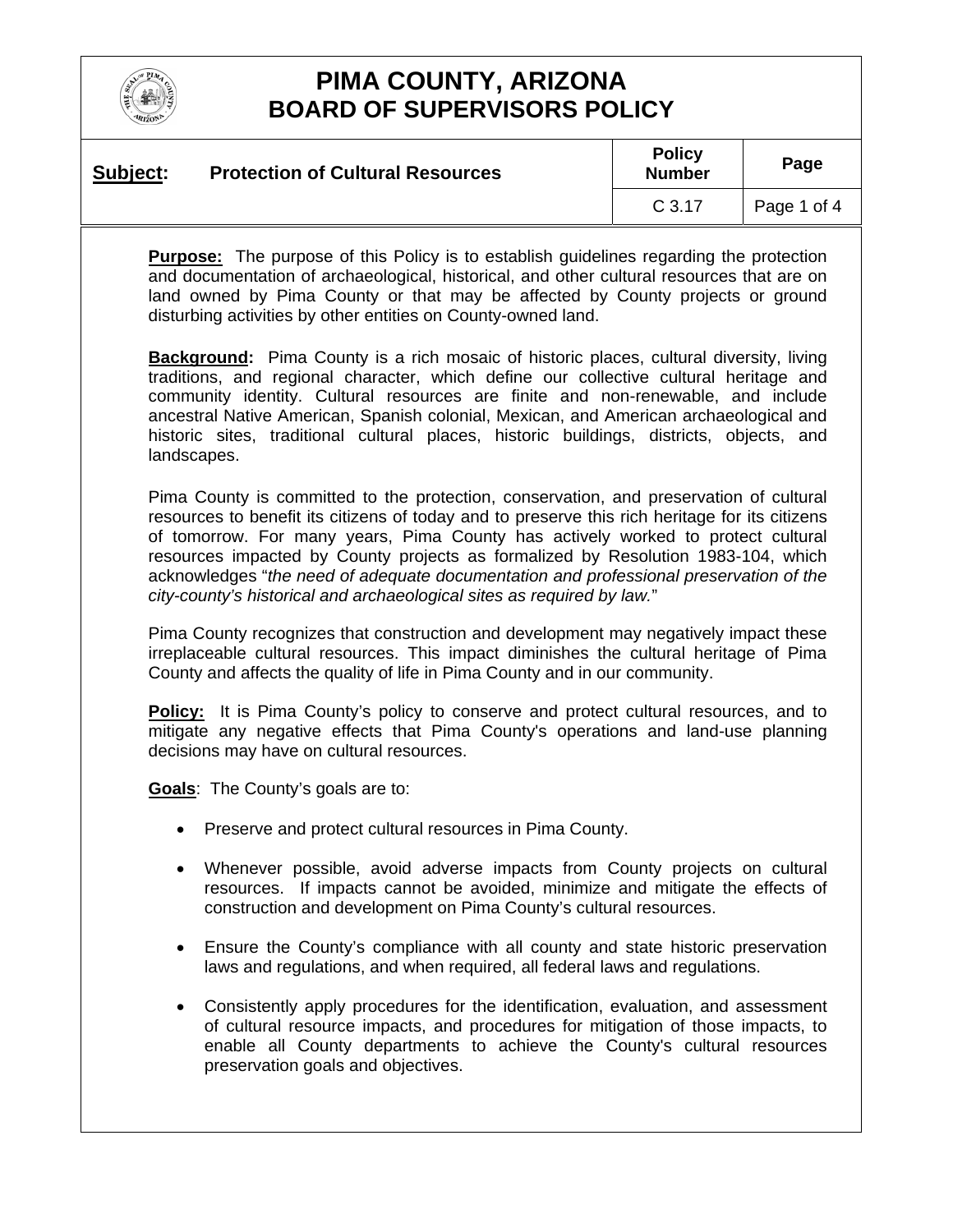

| Subject: | <b>Protection of Cultural Resources</b> | <b>Policy</b><br><b>Number</b> | Page        |
|----------|-----------------------------------------|--------------------------------|-------------|
|          |                                         | C <sub>3.17</sub>              | Page 2 of 4 |

### **Definitions:**

- 1. Cultural Resources: Archaeological and historic sites and buildings, districts, structures, or objects having historical, architectural, archaeological, cultural, or scientific importance.
- 2. Archaeological Site: Sites, districts and objects representing the material remains of past human life or activities that are preserved in their original setting and important to understanding prehistory or history.
- 3. Historic Site: Sites, districts, structures, objects, or other evidences of human activities that represent facets of the history of the nation, state, or locality
- 4. Traditional Cultural Places: Places associated with the cultural practices or beliefs of a living community, that are: (a) rooted in that community's history, and, (b) important in maintaining the continuing cultural identity of the community.
- 5. Historic Preservation: The process of applying measures necessary to sustain the existing form, integrity, workmanship and materials of an historic property through the preservation and protection of archaeological and historic sites and buildings, districts, structures, objects and areas of historic significance and interest.

### **Requirements for Cultural Resource Protections:**

- 1. For County Projects:
	- 1.1 All County departments and units of Pima County Government will comply with applicable federal, state and local laws, regulations, rules, standards, procedures, and guidelines governing the protection of cultural resources.
	- 1.2 Departments will consider cultural resources during the earliest stages of project planning, so that any potential impacts can be identified and resolved without causing project delays or unplanned increases in project budgets.
	- 1.3 No land disturbance, grading or excavation will occur on County projects, and no designated historic structures or potentially historic structures will be altered or demolished, without first receiving cultural resources clearance for such activities in accordance with the provisions of this policy.
	- 1.4 All cultural resources services required by County departments for their projects will be managed by the Pima County Office of Cultural Resources and Historic Preservation (OCRHP).
	- 1.5 OCRHP will work with County departments to determine and coordinate project needs regarding cultural resources records checks, field inventory, eligibility to the National Register of Historic Places, impact assessments, and treatments, or mitigation, as appropriate. OCRHP will consult with the State Historic Preservation Office and other agencies as necessary, to obtain approvals and concurrence for cultural resources project implementation on behalf of County departments.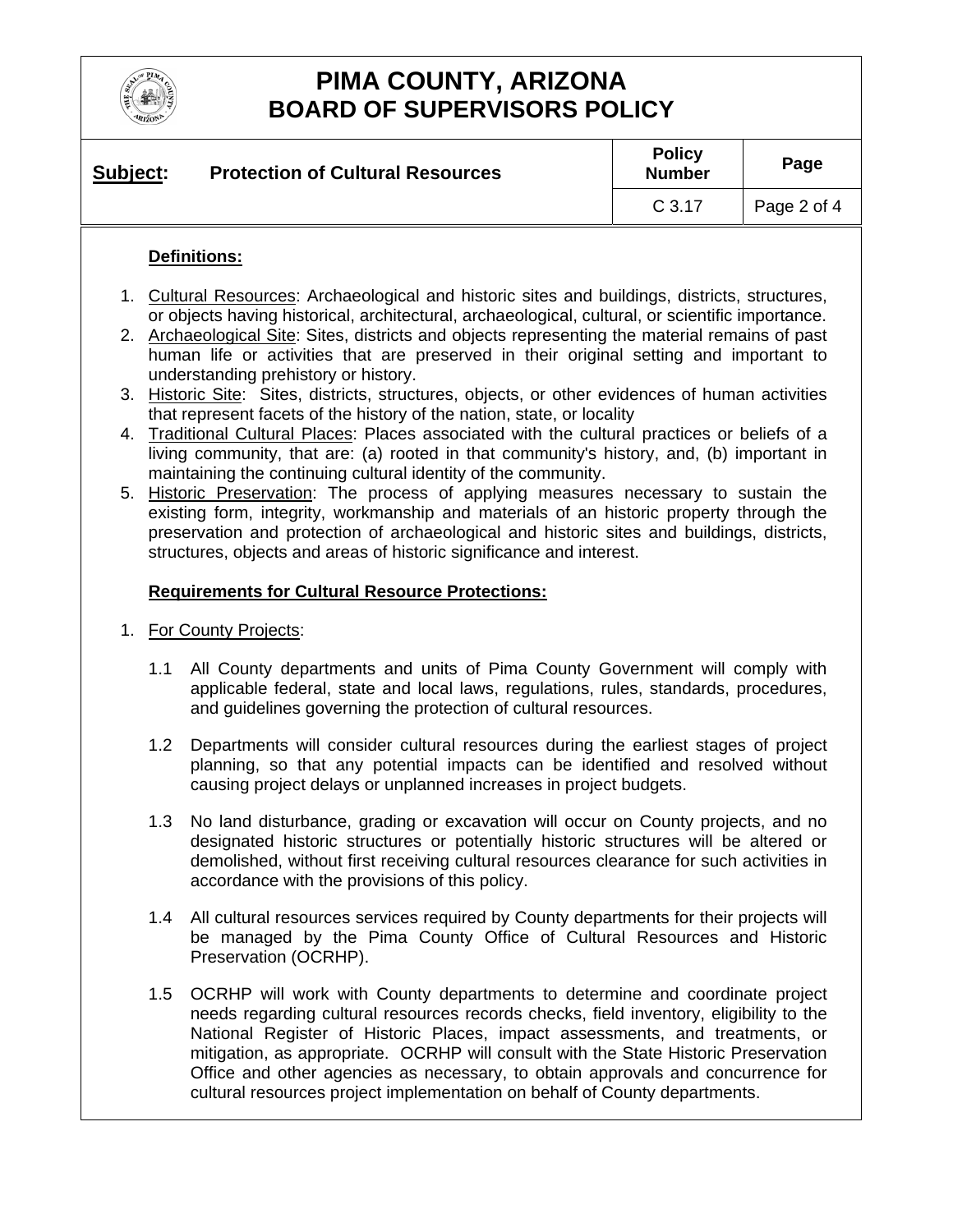

| Subject: | <b>Protection of Cultural Resources</b> | <b>Policy</b><br><b>Number</b> | Page        |
|----------|-----------------------------------------|--------------------------------|-------------|
|          |                                         | C <sub>3.17</sub>              | Page 3 of 4 |

- 1.6 The County will maintain qualified consultant lists and one or more professional services contracts with consultants who hold Arizona Antiquities Act Permits, issued by the Arizona State Museum, or registered architects, specializing in historic preservation. All cultural resources services required by County departments for their projects will be performed by these consultants, or through a qualificationsbased competitive procurement for professional services, unless an exception is authorized in advance by OCRHP and the Procurement Department.
- 1.7 Project-related costs for any cultural resources inventory, evaluation, assessment, and treatment or mitigation work performed by OCRHP and the consulting firms will be funded as part of the cost of the County project.

#### 2. For County-Owned Cultural Resources:

- 2.1. Cultural resources owned by Pima County in open space preserves will be inventoried, as funds permit, recorded with the Arizona State Museum, and managed for preservation purposes. The Arizona Site Stewards program will be engaged to assist in monitoring these cultural resources.
- 2.2 Historic buildings and structures owned by Pima County will be preserved, maintained, and utilized. Treatments may include preservation, restoration, rehabilitation and adaptive use.
- 2.3 County employees, volunteers, contractors, and subcontractors will not remove archaeological or historical materials and artifacts (including fragments) from, nor disturb such materials on, County property. Any violation of this direction shall require a written report to the County Administrator, documenting the incident. The report shall include a description of the incident and an analysis of why the incident occurred, shall detail any disciplinary action taken, and shall describe measures developed to prevent such incidents from recurring in the future.
- 3 For Third-Party Projects on County Property: Projects to be carried on County-owned property by third parties such as (but not necessarily limited to) recreational facility operators, ground lease tenants, and park project donors, that are subject to review and approval by the County, will be submitted to OCRHP for cultural resource impact review, and mitigation if necessary, as part of the review and compliance process.
- 4 For County Property being Sold: County property containing cultural resources will not be sold or otherwise conveyed to a third party unless resource protection and preservation is made a condition of sale and the property is conveyed subject to restrictive covenants, enforceable by the County, that require such protection and preservation. Should impacts to cultural resources be unavoidable, the third party will be responsible for the costs of mitigation.